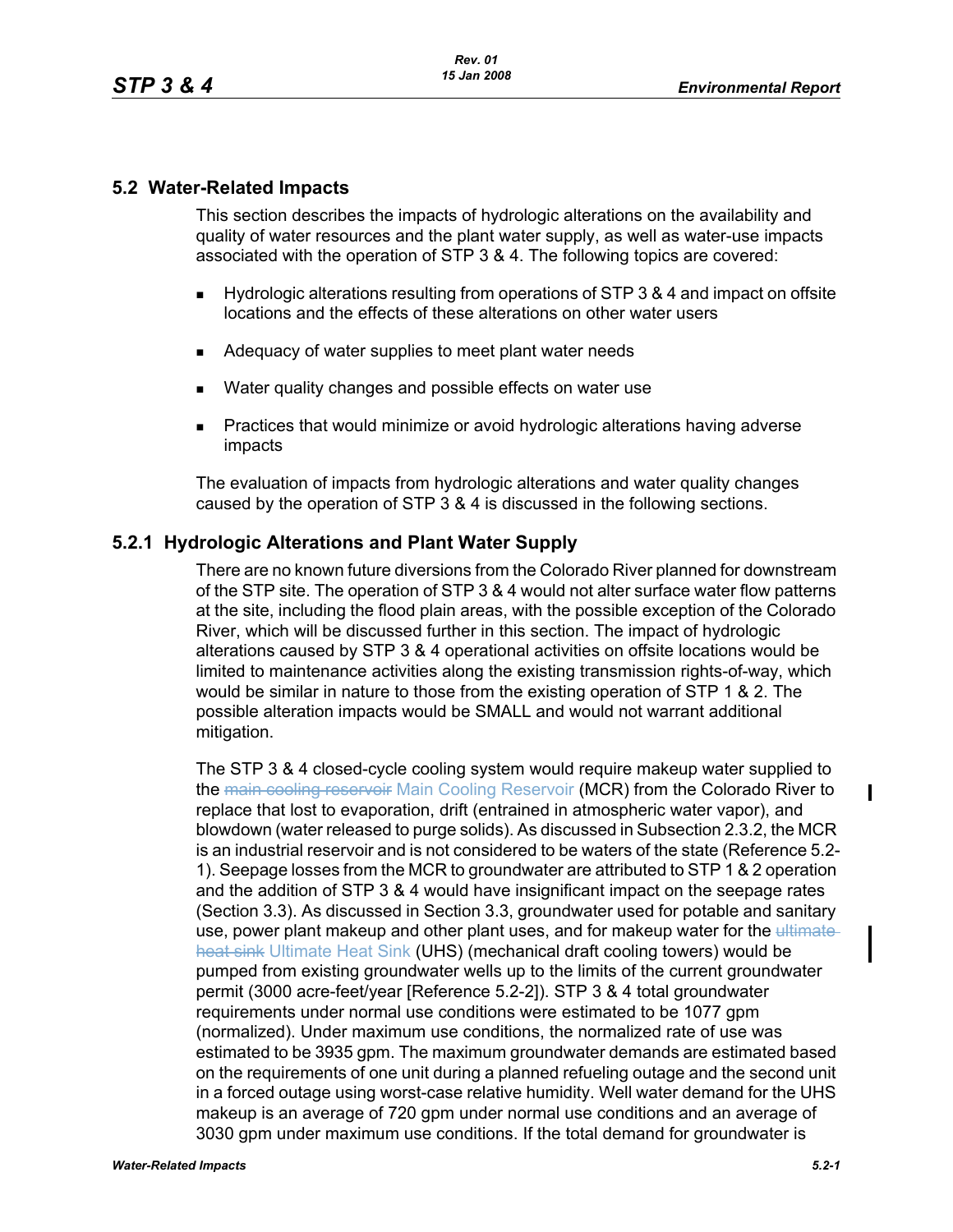greater than the well water system capacity, the required additional UHS makeup water would be provided from the MCR (Section 3.3).

The expected normalized rate of withdrawal of Colorado River water (Section 3.3) to replace water losses from the MCR due to STP 3 & 4 heat loads during normal operating conditions is estimated to be approximately 23,170 gpm and 23,427 gpm during maximum (peak) use operations. As discussed in Subsection 2.3.2, the STP site is currently permitted to withdraw 102,000 acre-feet per year or a normalized rate of 62,234 gpm. This permitted withdrawal rate is sufficient to support operation of all four STP units.

MCR makeup water would be pumped from the existing STP Reservoir Makeup Plant Pumping Facility (RMPF) on the Colorado River to the MCR to replace evaporative losses, and blowdown from the MCR, as required to maintain MCR water quality and level (Figure 3.3-1) would be through the existing discharge system. Water would be withdrawn from the MCR for main condenser and turbine system cooling and returned to the MCR. The MCR also would receive blowdown from the STP 3 & 4 UHS and STP 3 & 4 processed waste flows. There would be no direct discharges of individual waste streams to the Colorado River or to groundwater

The most significant water loss from the STP 3 & 4 cooling water system would be through evaporation of water from the MCR. Blowdown to the Colorado River from the MCR would occur if required to maintain water quality in the MCR. Blowdown would occur in accordance with the existing Texas Pollution Discharge Elimination System (TPDES) permit.

Water diverted to the MCR is currently considered lost to potential downstream surface water users and downstream aquatic communities and is considered a consumptive loss. The groundwater pumped from the existing site wells serving the STP site would also be considered a consumptive loss because the water would be either consumed or discharged to the MCR.

The assessment that follows conservatively assumes that all Colorado River water pumped to the MCR and all groundwater pumped from the wells is consumed. In reality, some water returns to the Colorado River as groundwater flow as the water seeps from the MCR and infiltrates the upper shallow portion of the groundwater system beneath the MCR. The water then flows toward the Colorado River where it discharges. Water from the MCR is also released through the pressure relief wells located in the above-grade dike surrounding the MCR. Water from these relief wells is discharged to a surface water ditch that surrounds the MCR and flows away from the reservoir through the STP site's natural drainage features.

As discussed in Subsection 2.3.2, the projected firm water demands for stored water in the Highland Lakes located upstream of the STP site on the Colorado River is currently still less than the total firm water available. Therefore, it is extremely remote that firm water rights would be reduced, even under extreme drought conditions. If conditions are worse than the drought of record, which occurred from the late 1940s through the 1950s (Subsection 2.3.2), the LCRA must curtail and distribute the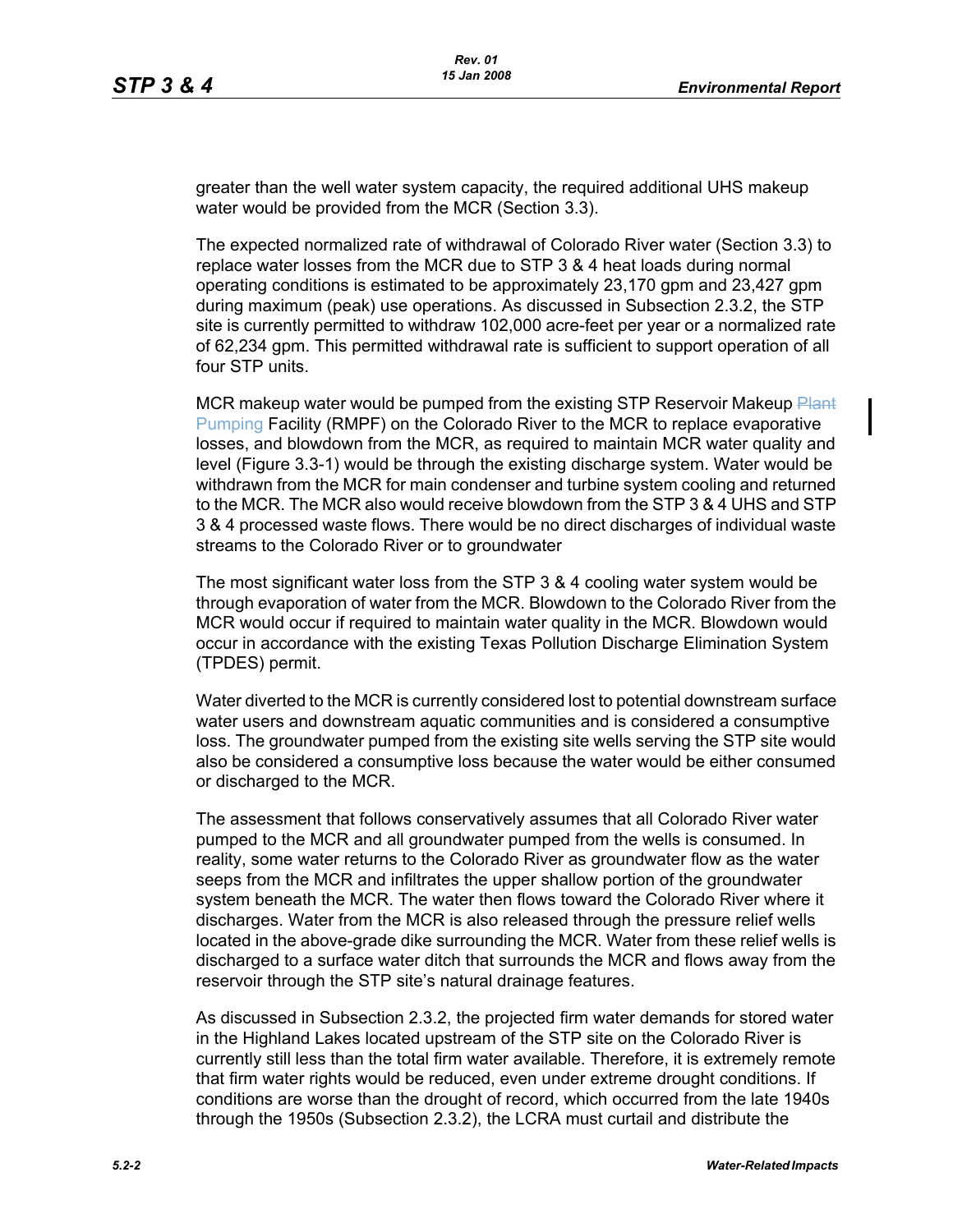available supply of firm water among all of its firm water supply customers on a pro rata basis (Reference 5.2-3). As discussed in Subsection 2.3.2, the STP site currently has surface water rights for 102,000 acre-feet per year and an additional 20,000 acrefeet/year of backup water for two-unit operation and 40,000 acre-feet/year for four-unit operation during periods when the water necessary to maintain the MCR at or above an elevation of 27 feet mean sea level is not available from the Colorado River. If this situation were to occur, the backup water would be released by the LCRA from firm stored water or any other sources of water originating upstream of the Bay City Dam (Reference 5.2-4).

Operation of STP 3 & 4 would not create any new impacts in the vicinity of the flood plain. The infrastructure constructed in the floodplains is currently used for STP 1 & 2. The current facilities would support STP 3 & 4. There would be no new infrastructure built in support of STP 3 & 4 in the flood plain areas adjacent to the site that would create impacts resulting from alterations to the flood plain flow paths.

## **5.2.2 Water Use Impacts**

#### **5.2.2.1 Surface Water**

Long-term (1948–2005) daily Colorado River flow records were used to estimate the annual mean, the lowest annual mean, and the lowest daily mean flows of the Colorado River in the vicinity of the STP site (Reference 5.2-5).

Based on the planned cooling system configuration (Figure 3.3-1), surface water removal from the Colorado River for STP 3 & 4 is estimated to be at a normalized rate of 42,604 gpm under normal operating conditions and 44,779 gpm under maximum operating conditions, which could occur for a period of approximately 48 hours (see Table 3.3-1). Of these surface water removal rates, approximately 23,170 gpm (normal operating conditions) and 23,427 gpm (maximum use operations) are attributable to STP 3 & 4 heat loads. The long-term monthly average Colorado River flow upstream of the STP site at the closest U.S. Geologie Geological Survey (USGS) Gauging Station (USGS, 08162500) 08162500 (Figure 2.3.1-5) near Bay City (Reference 5.2-5) varies from 374,748 gpm to 1,919,518 gpm (Table 5.2-1).

Less than 12% (Table 5.2-1) of the estimated monthly mean Colorado River flow near Bay City would be lost to makeup. Makeup withdrawal for maximum use operations from the Colorado River projected for STP 3 & 4 represents 3.8% of the historical annual mean flow (1,180,344 gpm [2630 cfs]) of the river near Bay City. However, the annual mean flow during 2006 was 303,834 gpm  $(677 \text{ cfs}$  [Reference 5.2-5]) (677 cfs) (Reference 5.2-5). The projected normal use withdrawal of 42,604 gpm for STP 3 & 4 during a 303,834 gpm (677 cfs) flow event would represent 14% of flow. As discussed in Subsection 2.3.1.1, the probable minimum flow rate at Bay City is estimated as zero. If there is no downstream flow, the Colorado River near the STP RMPF intake structure would be occupied by tidal water. Because Segment 1401 is considered tidal, there is no established 7Q10 value for the Colorado River for Segment 1401 (Reference 5.2- 5). The closest stream gauge to the STP site where 7Q10 data is maintained is the Bay City USGS Gauging Station 08162500 where, from October 1, 1976 through December 31, 2005, the 7Q10 (7 consecutive day low period over a 10-year period)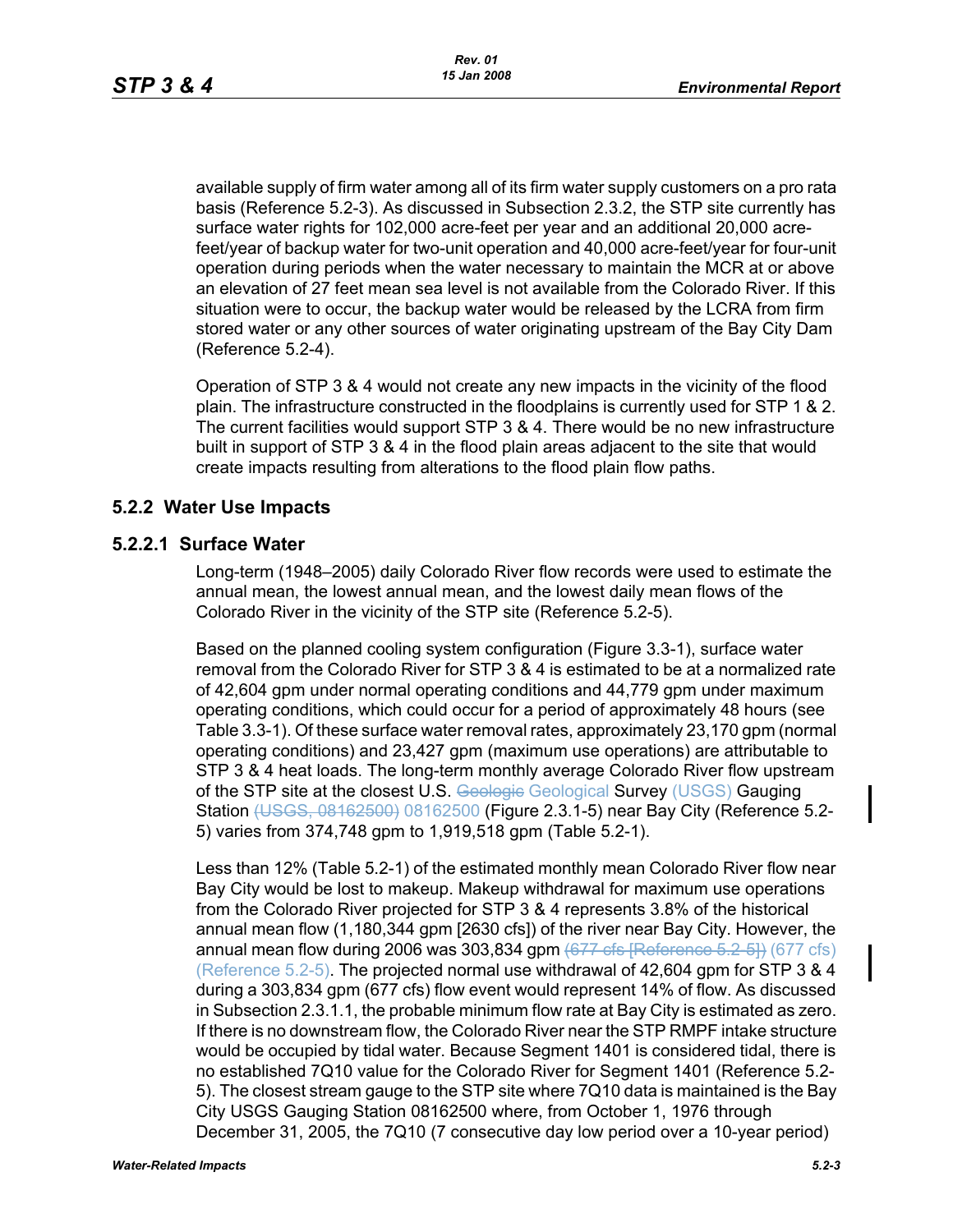was determined to be 20 cfs (Reference 5.2-6). Because of the zero probable minimum flow at Bay City and a low 7Q10 value of 20 cfs, the 7Q10 water flow value will not be used to determine potential impacts.

As discussed in Subsection 2.3.2 and indicated in Table 2.3.2-9, STP 1 & 2 currently withdraws surface water as needed from the Colorado River after confirming that the flow at the USGS Bay City Gauging Station is capable of supporting the withdrawal of surface water in accordance with the current STP 1 & 2 surface water withdrawal permit. Surface water flow of the Colorado River will continue to be monitored for flow before the withdrawal of surface water for STP 3 & 4 operations to ensure that surface water could be pumped in accordance with the current STPNOC surface water use permit. This practice helps ensure that water withdrawn from the Colorado River is acceptable for supply into the MCR.

Surface water withdrawals would be in accordance with current STPNOC water rights permits and contracts with the Lower Colorado River Authority (LCRA). Therefore, during low-flow days, withdrawal of surface water for the operation of STP 3 & 4 could have a SMALL impact on the availability of fresh water downstream of the site and not warrant additional mitigation. The cumulative impacts of all four operating units are discussed in Section 10.5.

#### **5.2.2.2 Groundwater**

As discussed in Subsection 2.3.2, groundwater wells would be used to supply makeup water to STP 3 & 4 for the ultimate heat sink UHS, service water for the power plant makeup and use, and water for the potable and sanitary systems. From 2001 to 2006, STP 1 & 2 groundwater production averaged 798 gpm from five production wells located in the deep confined aquifer (Table 2.3.2-16). The highest production (863 gpm) was in 2001. The lowest production was 745 gpm, in 2002. The existing five production wells at STP (Subsection 2.3.2) are permitted to withdraw a combined total of 3000 acre-feet per year (1860 gpm).

As discussed in Section 3.3, the groundwater needs for STP 3 & 4 would be 1077 gpm during normal operations and 3935 gpm during maximum operations. The primary groundwater production for STP 1 & 2 is through the use of production Wells 5, 6, and 7. As discussed in Subsection 2.3.2, the average use for 2001 through 2006 of groundwater for STP 1 & 2 is 798 gpm. This would allow the use of approximately 1062 gpm for normal operations of STP 3 & 4 which would require an average production rate of approximately 1077 gpm. During normal operations of STP 3 & 4, STPNOC would use groundwater in excess of that used by STP 1 & 2 up to the current permitted limit of 3000 acre-feet/year (an average of 1860 gpm). STPNOC would use the MCR to supply additional water above this value as required for continued operations. STPNOC is currently evaluating the possibility of permitting and installing additional groundwater wells at the STP site. Once the evaluation has been completed, the NRC would be notified if additional wells are proposed. Should additional wells be proposed, STPNOC would submit the necessary well permit applications to the Coastal Plains Groundwater Conservation District (CPGCD) and TCEQ as required for approval.

 $\blacksquare$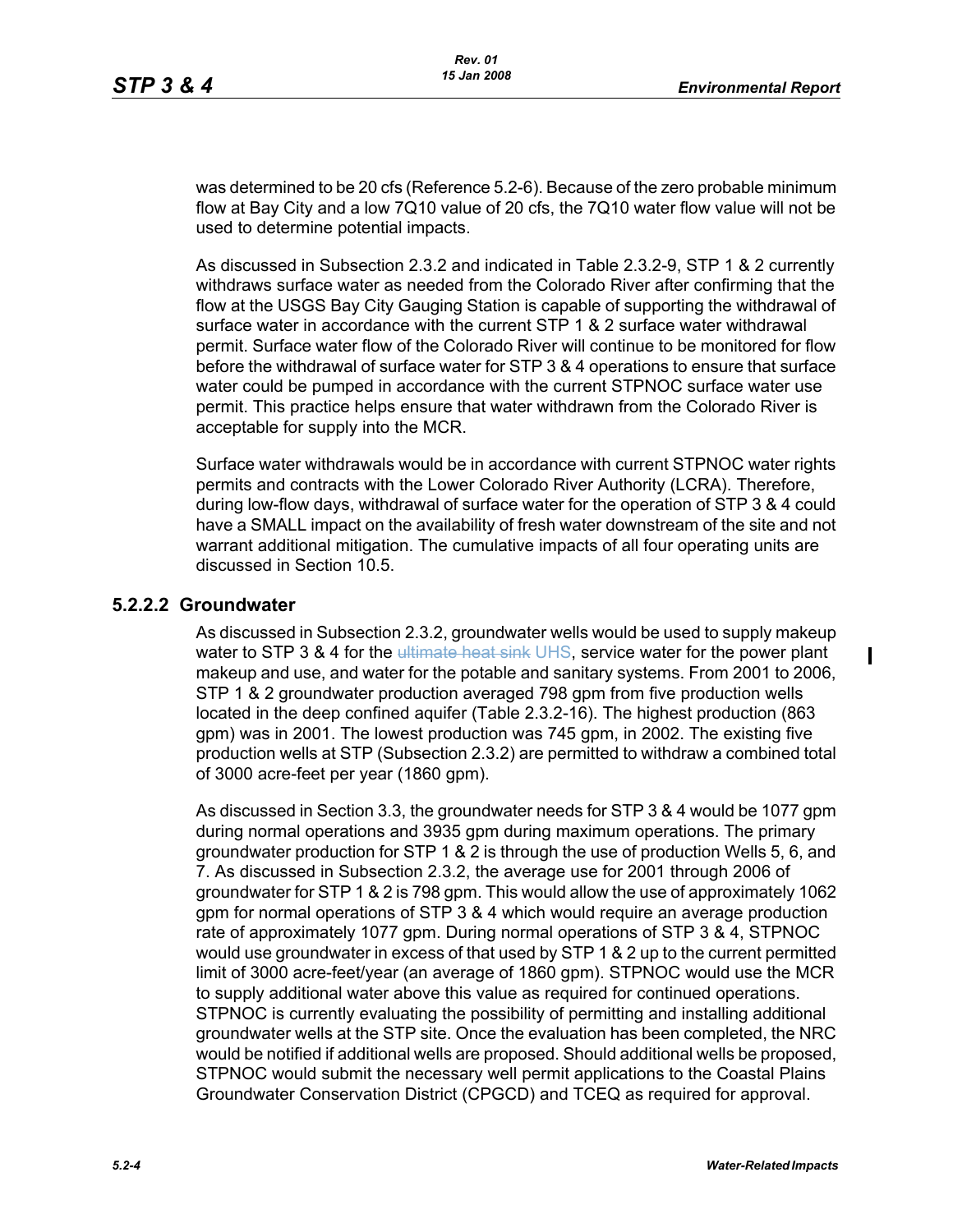To meet the proposed maximum or peak groundwater demand (normalized value of 3935 gpm) for STP 3 & 4, STPNOC would supply the water needed for STP 3 & 4 UHS makeup in excess of the normal operations groundwater value (normalized value of 1077 gpm) by using water stored in the MCR to supply the additional water instead of permitting and installing additional wells at the STP site. As discussed in Subsection 2.3.1, any proposed new wells would be required to be at least 4000 feet from STP 1 & 2 and STP 3 & 4 to prevent potential subsidence of the facilities. Depending on the period of maximum operations of up to 30 days, and depending on the level of the MCR, an additional withdrawal rate of 2873 gpm would be required. This additional demand could create a short-term need for increased surface water withdrawal from the Colorado River.

To determine potential offsite impact during the operation of STP 3 & 4, cumulative projected water usage was used to calculate drawdown at the site boundary as though all water was pumped from a single onsite well. As discussed in Section 3.3, the normal use of groundwater for STP 3 & 4 may require the permitting and installation of additional groundwater wells. If additional wells are proposed, STPNOC would apply to the CPGCD for the necessary groundwater permit(s). The minimum distance allowed by the CPGCD between permitted wells is 2500 feet (Reference 5.2-7). Therefore, the 2500-foot distance will be used for the most conservative model distance from an STP site well to any potential offsite well. As with Section 4.2, a confined nonleaky aquifer scenario was used to determine the drawdown at the offsite groundwater well location closest to the STP 3 & 4 well location. Data used to input to an analytical distance-drawdown model is described in Subsection 2.3.1 and are referenced in Table 5.2-2.

A confined nonleaky scenario would most likely represent actual site conditions. The hydrologic parameters used in support of a confined nonleaky aquifer scenario are included in Table 5.2-2. The Theis nonequilibrium well equations (Reference 5.2-8) for a confined nonleaky scenario are as follows:

| $u = r^2S/4Tt$                         |
|----------------------------------------|
|                                        |
| T = transmissivity, $ft^2$ /day        |
| $t =$ time since pumping started, days |
| $S = coefficient of storage$           |
| $r =$ distance to pumping well, ft     |
|                                        |

The assumptions made were that the aquifer is homogeneous, isotropic, of uniform thickness, and of infinite aerial extent. The assumptions also include that the potentiometric surface before pumping is horizontal; the well is pumped at a constant discharge rate; the well is fully penetrating and flow is horizontal; the well diameter is infinitesimal so that storage within the well can be neglected; and water from storage is discharged instantaneously with decline of head.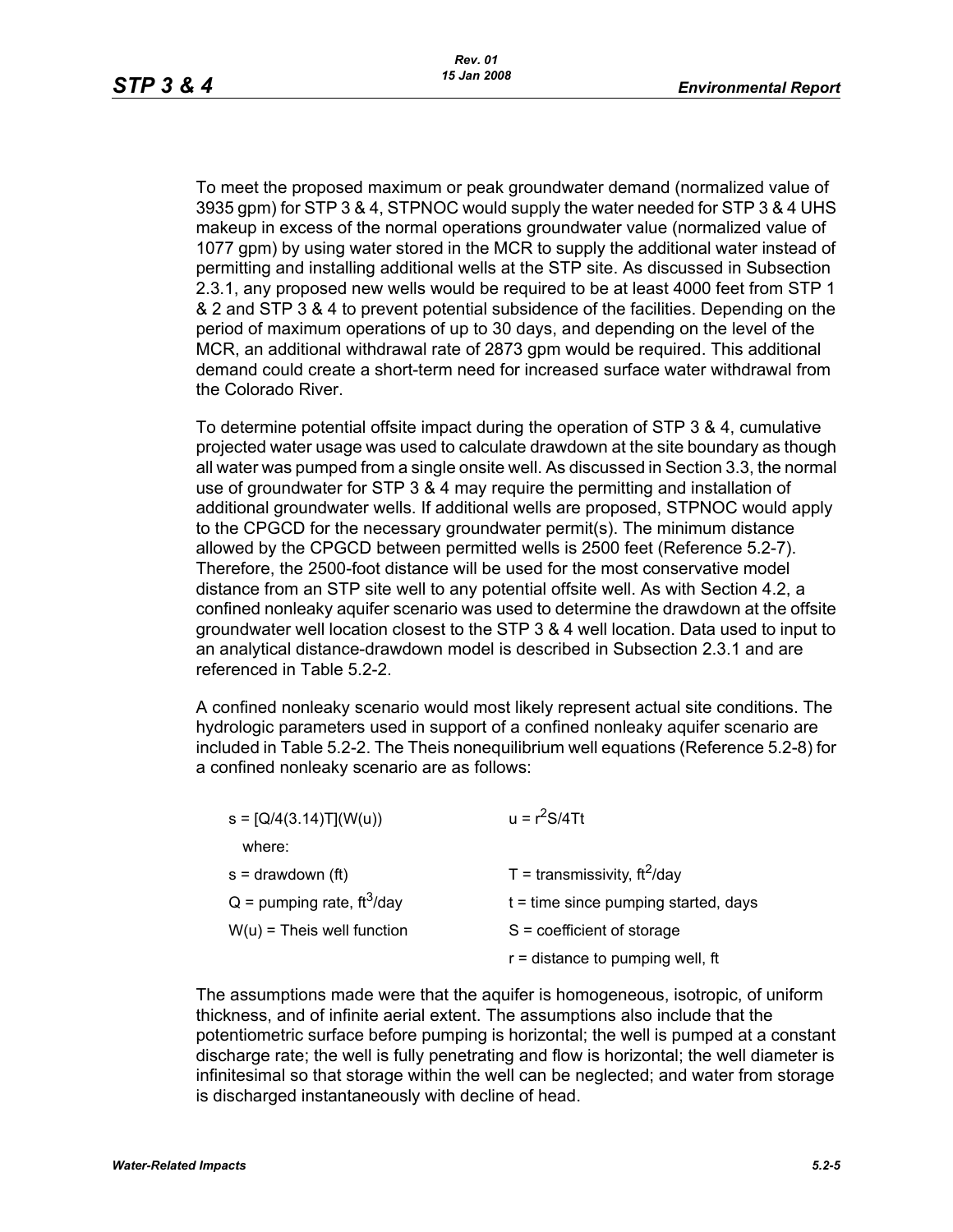An assumption was made that all of the water to be pumped was from a fully penetrating single well (any site well). The results of the confined nonleaky scenario model indicated that drawdown from normal operation of STP 3 & 4 of the deeper portion of the Chicot Aquifer potentiometric surface 2500 feet from a single STP site well was 38 to 42 feet based on an average pumping rate of 1062 gpm over a period of 40 years. The pumping rate of 1062 gpm is the remainder of the current STP site permit after the average of 798 gpm STP 1 & 2 groundwater use rate is subtracted (1860 gpm–798 gpm). Drawdown values for the deep portion of the Chicot Aquifer for the above pumping case, pumping at the maximum permit limit of 3000 acre-feet/year (an average of 1860 gpm) and pumping at a well design yield of 500 gpm, are included in Table 5.2-2.

In reality, the actual withdrawal resulting from the pumping of an STP well 2500 feet away would result in less drawdown than assigning all of the total pumping rates to one well. For example, the projected drawdown of (Table 5.2-2) over a 40-year period at a pumping rate of 1062 gpm would result in a drawdown of 38 to 42 feet. Pumping at a rate of no more than 500 gpm over a 40-year period in any single well would result in a drawdown of 18 to 20 feet 2500 feet from that well. These values assume that no two pumping wells adjacent to each other are used at the same time. If this were to occur, the effects of the two wells being pumped simultaneously would result in an overlap of drawdown and would likely lower drawdown in areas between the pumping wells. The additive effect could extend off site. However, most of the additive effect form the onsite pumping of multiple wells would remain on the STP site.

Because of the confining unit between the deep and shallow portions of the Chicot Aquifer, STPNOC concludes that there would be no impact to the shallow portion of the aquifer during operation of STP 3 & 4. However, STPNOC concludes that impacts due to increased pumping during operational activities at STP 3 & 4 to the deeper portion of the Chicot Aquifer would be SMALL and would not warrant mitigation. The cumulative impacts of all four units on groundwater resources are discussed in Section 10.5S.

## **5.2.3 Water Quality Impacts**

## **5.2.3.1 Chemical Impacts**

Mechanical draft cooling towers, such as the ones proposed for the STP 3 & 4 UHS, remove waste heat by allowing water to evaporate to the atmosphere. The water lost to evaporation must be replaced continuously with makeup water to prevent the accumulation of solids and solid scale formation. To prevent buildup of these solids, a small portion of the circulating water with elevated levels of solids is drained or blown down, and cooling tower water chemistry must be maintained with anti-scaling compounds and corrosion inhibitors.

Similarly, because conditions in cooling towers are conducive to the growth of fouling bacteria and algae, a biocide must be added to the system. This is normally a chlorine or bromine-based compound, but occasionally, hydrogen peroxide or ozone is used. Table 3.6-1 lists water treatment chemicals currently used for STP 1 & 2 and that would likely be used in STP 3 & 4.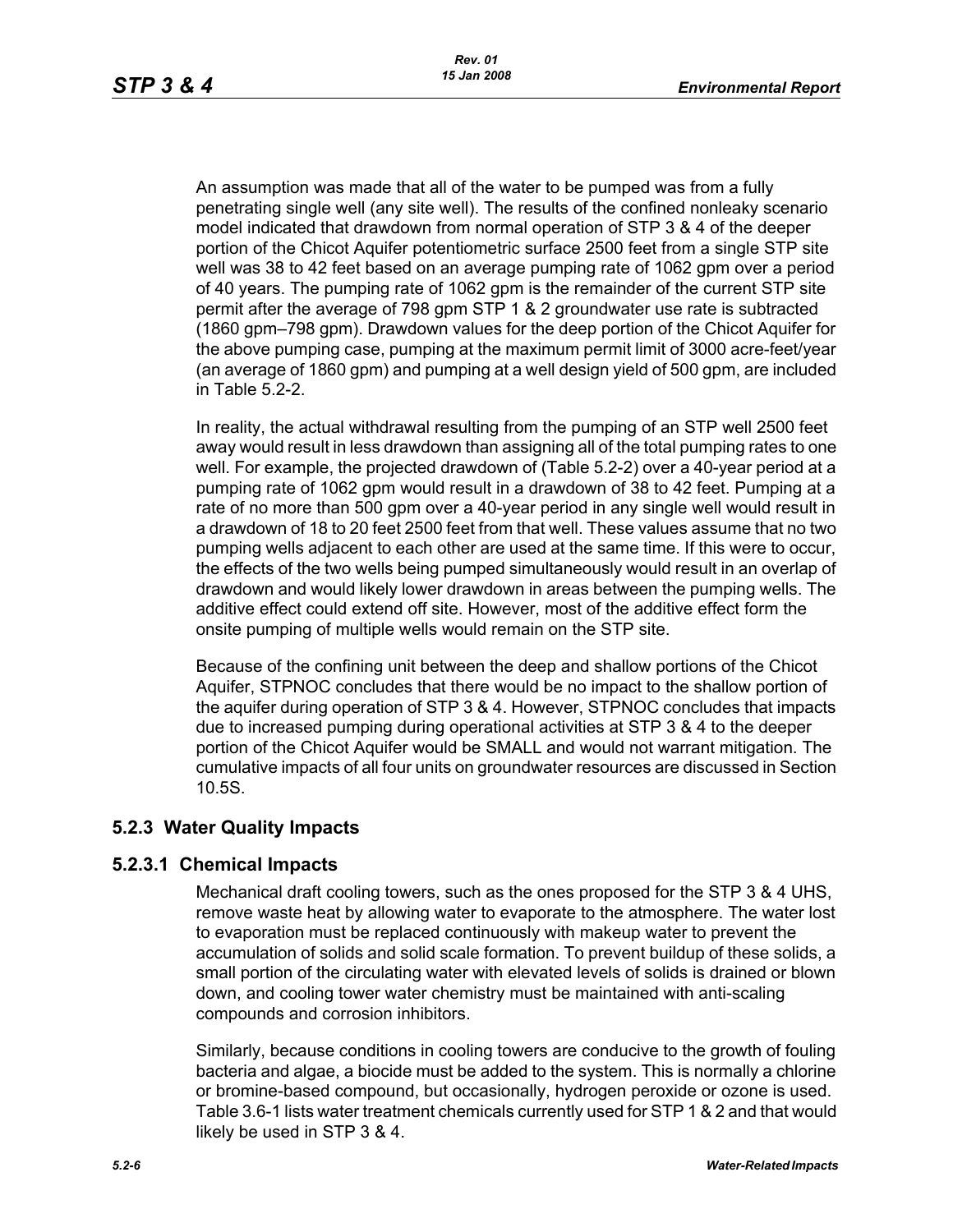Water drawn from the Colorado River is expected to require limited treatment to prevent biofouling in the makeup intake structure and makeup water piping. Additional water treatment would take place in the cooling tower basins, and would include the addition of biocides, anti-scaling compounds, and dispersants. Sodium hypochlorite and sodium bromide are used to control biological growth in the existing circulating water system and would likely be used in the new system as well. TPDES Permit No. WQ0001908000, issued in 2005 (Reference 5.2-9), limits total residual chlorine (0.05 milligrams per liter daily maximum) from any single generating unit for more than two hours per day unless longer periods are required for macroinvertebrate control. Discharge from the MCR may not exceed 12.5% of the flow of the Colorado River at the discharge point. Processed wastewater discharged from STP 3 & 4 facilities to the MCR would be similar to that currently discharged under the STP 1 & 2 TPDES permit. STPNOC would submit the necessary applications to TCEQ for permitting the proposed STP 3 & 4 discharges to the MCR.

Discharge from the MCR cannot occur when the Colorado River is less than 800 cfs (Reference 5.2-9). As discussed in Subsection 2.3.2, there is currently no routine discharge from the MCR to the Colorado River. STP 1 & 2 has discharged water from the MCR to the Colorado River once, in 1997. Projections of the MCR water quality and additional demands upriver could necessitate the use of the STP permitted reservoir blowdown system to maintain water quality by 2010. MCR water quality is currently maintained by selective pumping during high river flow conditions (>1200 cfs) (Reference 5.2-10). If upstream demands increase, the availability of water at a flow greater than 1200 cfs could be reduced.

Blowdown from the MCR to the Colorado River would occur as necessary to maintain the MCR water quality at an average of 3000 micro-Siemens per centimeter (µS/cm) (Reference 5.2-4). The current TPDES permit (Reference 5.2-10) allows an average MCR discharge rate of 144 mgd with a daily maximum of 200 MGD. The permit pH range for water discharged from the MCR is between 6.0 and 9.0 standard units. The water temperature daily average limit is 95°F with a daily maximum of 97°F. The total residual chlorine daily maximum is 0.05 milligrams per liter (mg/L) (Reference 5.2-10). Limits on outfall concentrations, rates, and schedules for STP 3 & 4 operational discharges to the MCR would be determined through the TPDES permitting process. STPNOC would submit the new or modified permit provisions to the NRC when they become available.

As discussed in Subsection 2.3.3, during 2004 Segment 1401 of the Colorado River (the reach of the river associated with STP) was listed as fully supporting aquatic life, contact recreation, and general use (Reference 5.2-11). As indicated in Reference 5.2- 12, Segment 1401 was added to the list of impaired waters due to the presence of bacteria. The STP 1 & 2 wastewater treatment facility currently discharges treated water to the MCR where it is diluted by water of the MCR and reused. The waste water from current STP 1 & 2 facilities does not discharge directly to the Colorado River.

Impacts of chemicals in the proposed MCR blowdown on the Colorado River water quality would be SMALL and would not warrant mitigation. STPNOC would submit the necessary permit applications to TCEQ for review for a modified or new TPDES permit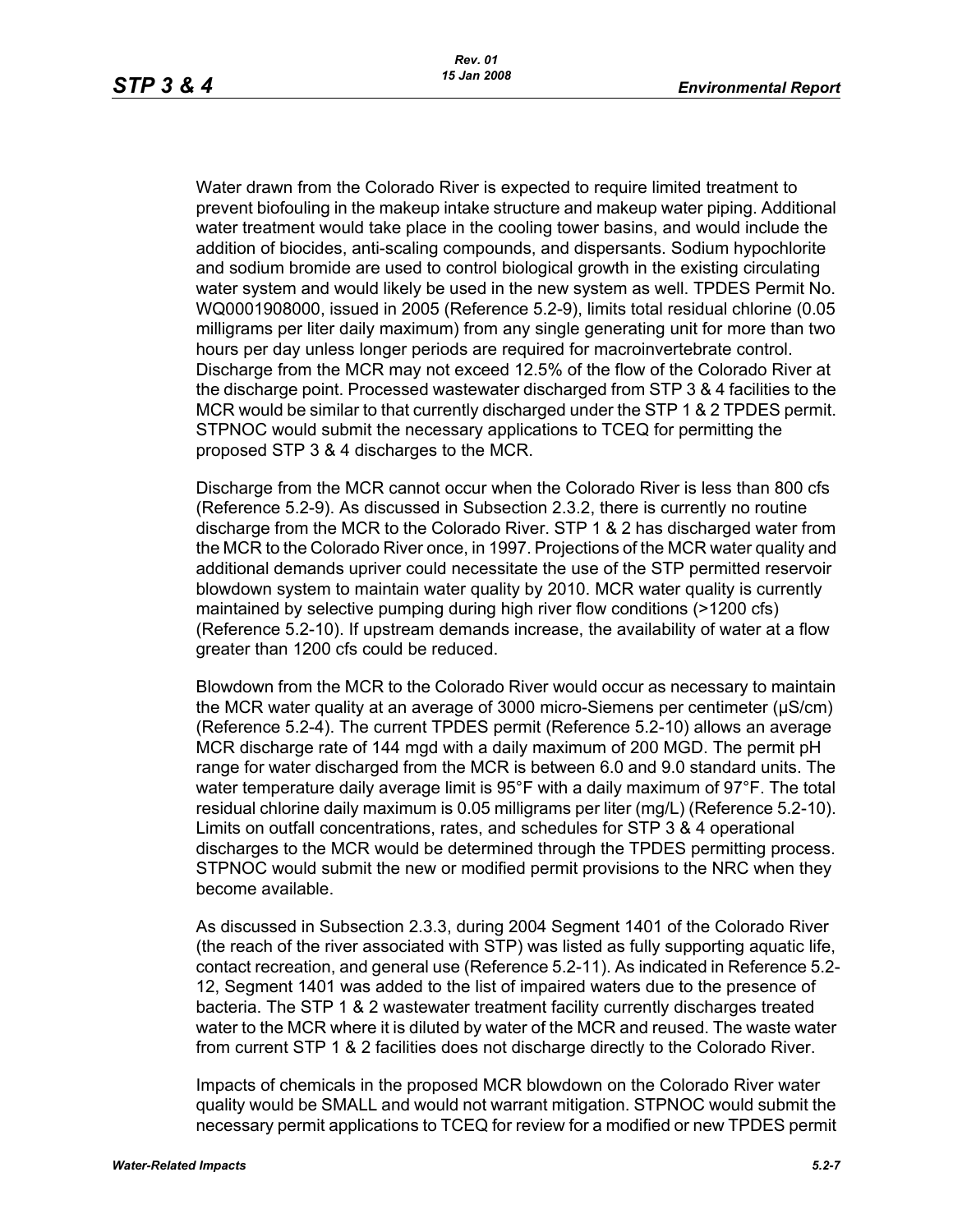for STP 3 & 4 facility discharges to the MCR and from the MCR to the Colorado River. TCEQ would evaluate potential effects of STP 3 & 4 on the MCR water quality and the Colorado River water quality and determine if adjustments are necessary to the current TPDES permitted 001 outfall limits. STPNOC would monitor the MCR water quality on a regular basis in conjunction with the MCR water level to determine if and when blowdown is necessary. STPNOC would continue to monitor flow of the Colorado River prior to withdrawing surface water and discharging water to the Colorado River.

### **5.2.3.2 References**

- 5.2-1 TCEQ (Texas Commission on Environmental Quality) 2007. Letter from Kelly Holligan (TCEQ) to R. A. Gangluff (STP Nuclear Operating Company) Re: Cooling Water Intake Structures Phase II Rules; South Texas Project Electric Generating Station; TPDES Permit No. WQ0001908000, June 27, 2007.
- 5.2-2 Operating Permit, STP Nuclear Operating Company, Historical User Permit No. OP-04122805, Coastal Plains Groundwater Conservation District, March 2005.
- 5.2-3 LCRA (Lower Colorado River Authority), Water Management Plan for the Lower Colorado River Basin, May 2003.
- 5.2-4 STPNOC (South Texas Project Nuclear Operating Company), 2006. Amended and Restated Contract by and between the Lower Colorado River Authority and STPNOC. Effective as of January 1, 2006.
- 5.2-5 USGS (U.S. Geological Survey) Water Year 2006 Report, Colorado River, USGS Station 08162500 near Bay City, Texas, April 24, 2007.
- 5.2-6 Holligan (Karen Visnovsky Holligan), 7Q10 Flows. E-mail from Karen Visnovsky Holligan (TCEQ) to Bridget Twigg (TtNUS) June 13, 2007.
- 5.2-7 CPGCD (Coastal Plains Groundwater Conservation District), Rules of the Coastal Plains Groundwater Conservation District, adopted May 25, 2004.
- 5.2-8 "Groundwater and Wells," Fletcher G. Driscoll, 2nd Edition, Johnson Filtration Systems Inc., St. Paul, Minnesota, 1989.
- 5.2-9 TCEQ, STP Nuclear Operating Company, TPDES Permit No. 001908000 Renewal. July 21, 2005.
- 5.2-10 STPNOC (South Texas Project Nuclear Operating Company), South Texas Project Electric Generating Station Certificate of Adjudication 14-5437, May 1, 2005, Rev. 1.
- 5.2-11 TCEQ 2004 Texas Water Quality Inventory and 303(d), April 14, 2007.
- 5.2-12 TCEQ 2006 Texas Water Quality Inventory and 303(d), April 27, 2007.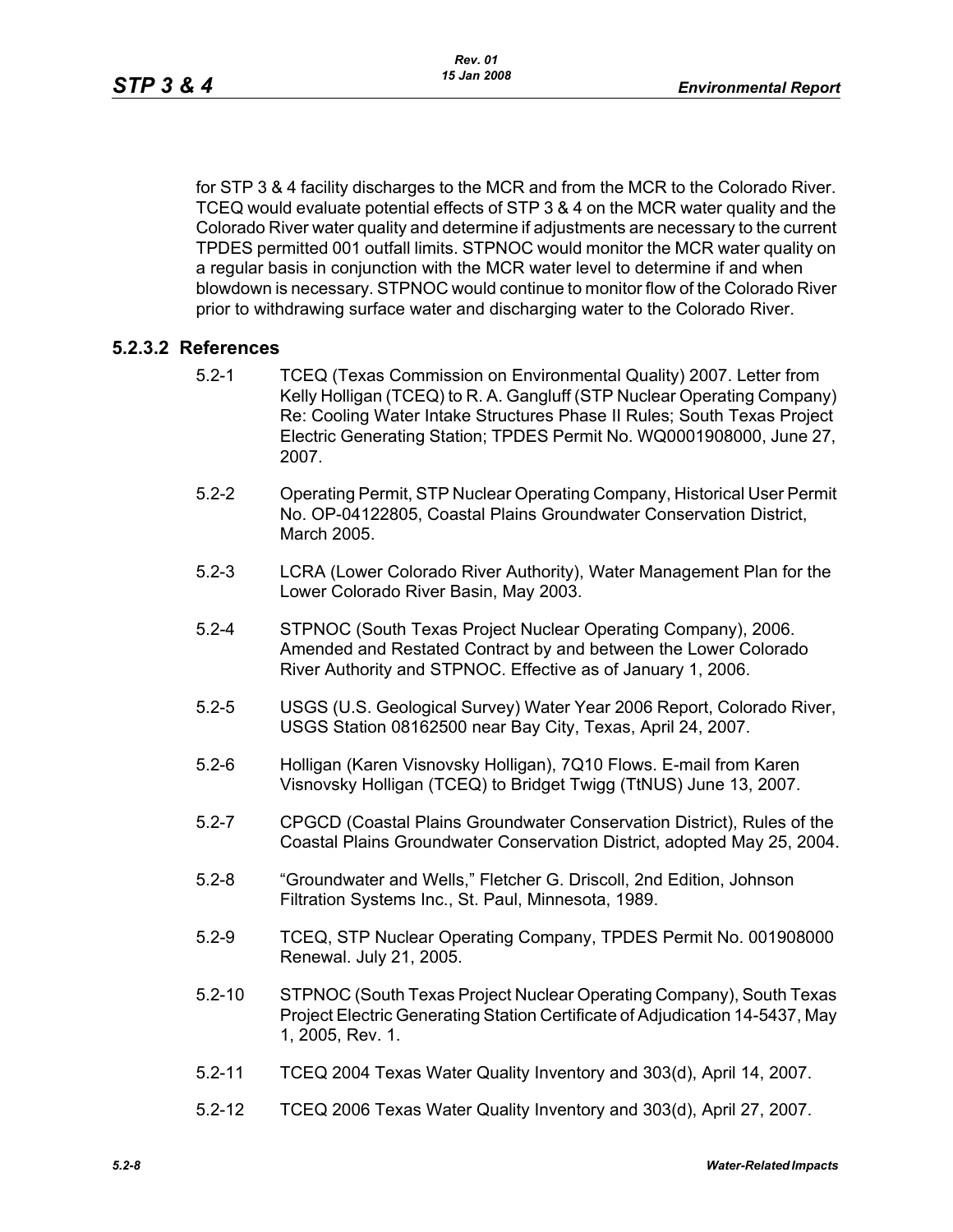| "<br>ק"<br>simpoor かっ    |
|--------------------------|
|                          |
|                          |
|                          |
|                          |
|                          |
| Flows and STP 3 & 4 Co   |
|                          |
|                          |
|                          |
|                          |
|                          |
| Colorado River Flows and |
|                          |
| -<br> <br> <br>          |
|                          |

|                     | Table 5.2-1 Comparison of Colorado River Flows and STP 3 & 4 Cooling Water Flows                    |                                                         |                                                                                              |                                                    |                                                      |
|---------------------|-----------------------------------------------------------------------------------------------------|---------------------------------------------------------|----------------------------------------------------------------------------------------------|----------------------------------------------------|------------------------------------------------------|
|                     | Mean Monthly River<br>$\overline{1}$ , [2]<br>Flow [1]                                              | for Makeup (2 units)<br>Maximum [3] River<br>Withdrawal | Percent of Mean<br>Monthly River<br>Flow Lost to<br>Maximum<br>Makeup<br>$(2 \text{ units})$ | Evaporation Rate (2<br>Maximum Total<br>units) [1] | Flow Lost to<br>Evaporation<br>Percent of<br>Average |
| Vienua              | 1,150,274                                                                                           | 44,779                                                  | <u>ვ ვ</u>                                                                                   | 48,556                                             | $4.\overline{2}$                                     |
| February            | 1,455,907                                                                                           | 44,779                                                  | $\overline{3}$ .1                                                                            | 48,556                                             | 3.3                                                  |
| March               | 1,281,324                                                                                           | 44,779                                                  | 3.5                                                                                          | 48,556                                             | $3.\overline{8}$                                     |
| April               | 1,225,224                                                                                           | 44,779                                                  | 3.7                                                                                          | 48,556                                             | $\frac{4}{3}$                                        |
| Vay                 | 1,642,608                                                                                           | 44,779                                                  | 2.7                                                                                          | 48,556                                             | 3.0                                                  |
| June                | 1,919,518                                                                                           | 44,779                                                  | 23                                                                                           | 48,556                                             | 2.5                                                  |
| Š                   | 844,642                                                                                             | 44,779                                                  | 5.3                                                                                          | 48,556                                             | 5.7                                                  |
| August              | 374,748                                                                                             | 44,779                                                  | 11.9                                                                                         | 48,556                                             | 13.0                                                 |
| September           | 787,195                                                                                             | 44,779                                                  | 5.7                                                                                          | 48,556                                             | 6.2                                                  |
| October             | 1,103,150                                                                                           | 44,779                                                  | ب<br>4                                                                                       | 48,556                                             | 4.<br>4                                              |
| November            | 1,248,562                                                                                           | 44,779                                                  | ვ.<br>თ                                                                                      | 48,556                                             | <u>ვ ვ</u>                                           |
| December            | 1,100,906                                                                                           | 44,779                                                  | 4.1                                                                                          | 48,556                                             | $4\overline{4}$                                      |
| [2] Reference 5.2-4 | [3] Maximum water withdrawal occurs during normal operations<br>[1] All flows in gallons per minute |                                                         |                                                                                              |                                                    |                                                      |